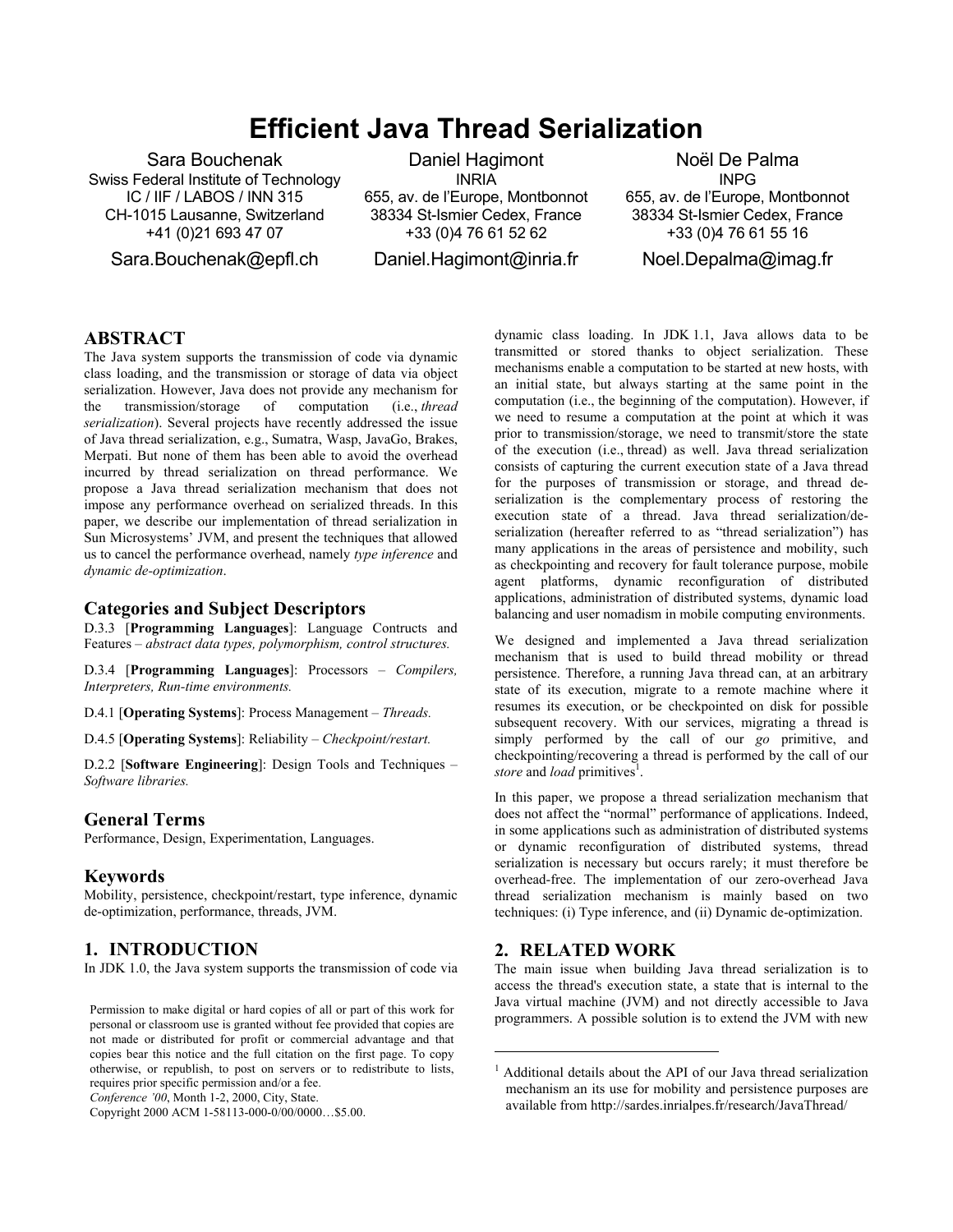mechanisms that capture a thread state in a serialized and portable form, and later restore a thread from its serialized state, e.g., Sumatra **[1]**, Merpati **[10]**, ITS **[2]** and CIA **[6]**. Another solution is based on a pre-processor that transforms thread's application code prior to execution in order to add statements that follow thread's execution and manage its state capture, e.g., Wasp **[5]**, JavaGo **[9]**, Brakes **[11]** and JavaGoX **[8]**. These Java thread serialization mechanisms are characterized by four properties:

- The *completeness* of the accessed thread state.
- The *genericity* of thread serialization: its ability to adapt to different uses, e.g., mobility, persistence.
- The *portability* of the serialization mechanism across different Java platforms.
- The *efficiency* of the mechanism, i.e., its impact on the performance of thread execution.

Regarding the existing solutions, the thread serialization systems based on a JVM-level implementation verify the completeness requirement but lack in efficiency and portability. And the thread serialization systems proposed at the application level are portable but they are neither efficient nor complete. Furthermore, except Merpati and ITS, all the existing implementations propose Java thread serialization mechanisms that are restricted to thread mobility. Merpati allows Java threads to benefit from both mobility and persistence but it lacks in genericity because the proposed mobility/persistence services can not be adapted to applications' needs; while ITS proposes a generic implementation of Java thread serialization.

#### **3. JVM CHARACTERISTICS**

Three Java Virtual Machine's characteristics are mainly necessary to understand the rest of the paper: the bytecode, execution engines (equivalent of hardware processors) and runtime data areas.

**Bytecode**. The Java bytecode provides an instruction set that is very similar to the one of a hardware processor. Each instruction specifies the operation to be performed, the number of operands and the types of the operands manipulated by the instruction. For example, the *iadd*, *ladd*, *fadd* and *dadd* instructions respectively apply on two operands of type *int*, *long*, *float* and *double*, and return a result of the same type. The execution of bytecode in the JVM is based on a stack, called the *operand stack*. For example, before the invocation of the *iadd* instruction, two integer operands are pushed on the stack, and after the operation is completed, the integer result is left on top of the stack.

**Execution engine**. The first generation of JVM was based on an interpreter which translates each bytecode instruction into the execution of native code. In order to improve performance, the second generation of JVM has integrated Java Just-In-Time (JIT) compilers, which compile Java methods into native code. The subsequent JVM's execution engines perform much faster.

**Runtime data areas**. The JVM' data areas that describe the execution state of a Java thread are illustrated by Figure 1:

• *Java stack*. A Java stack is associated with each thread in the JVM. A new frame is pushed onto the stack each time a Java



**Figure 1. Java thread state** 

method is invoked and popped from the stack when the method returns. A frame includes a table with the local variables of the associated method, and an operand stack that contains the partial results (operands) of the method. A frame also contains registers such as the program counter (pc) and the top of the stack.

- *Object heap*. The heap of the JVM includes all the Java objects created during the lifetime of the JVM. The heap associated with a thread consists of all the objects used by the thread (objects accessible from the thread's Java stack).
- *Method area*. The method area of the JVM includes all the classes that have been loaded by the JVM. The method area associated with a thread contains the classes used by the thread (classes where some methods are referenced by the thread's stack).

In addition to the above data areas, a native stack is associated with a thread, in order to support native methods. A Java stack is used when the underlying execution engine is a Java interpreter; but when a Java method is JIT compiled, the invocation frame of this method is based on the native stack.

### **4. OVERALL DESIGN**

Java thread serialization consists in interrupting the thread during its execution and extracting its current state. The extraction amounts to build a data structure (a Java object) containing all information necessary for restoring the Java stack, the heap and the method area associated with the thread. To build such a data structure, the Java stack associated with the thread is scanned in order to identify its current Java frames, the objects and classes that are referenced from the frames' local variables and operand stack, and the bytecode index for each frame (i.e., a portable value of the *pc*). After thread serialization, the resulting data structure can be transmitted to another virtual machine in order to implement thread mobility or it can be stored on disk for persistence purposes. Symmetrically, Java thread de-serialization consists first in creating a new thread and initializing its state with a previously captured state. After that, the Java stack (Java frames, local variables, operand stacks, pc), the heap and the method area associated with the new thread are identical to those associated with the thread whose state was previously captured. Finally, the new thread is started, it resumes the execution of the previous thread.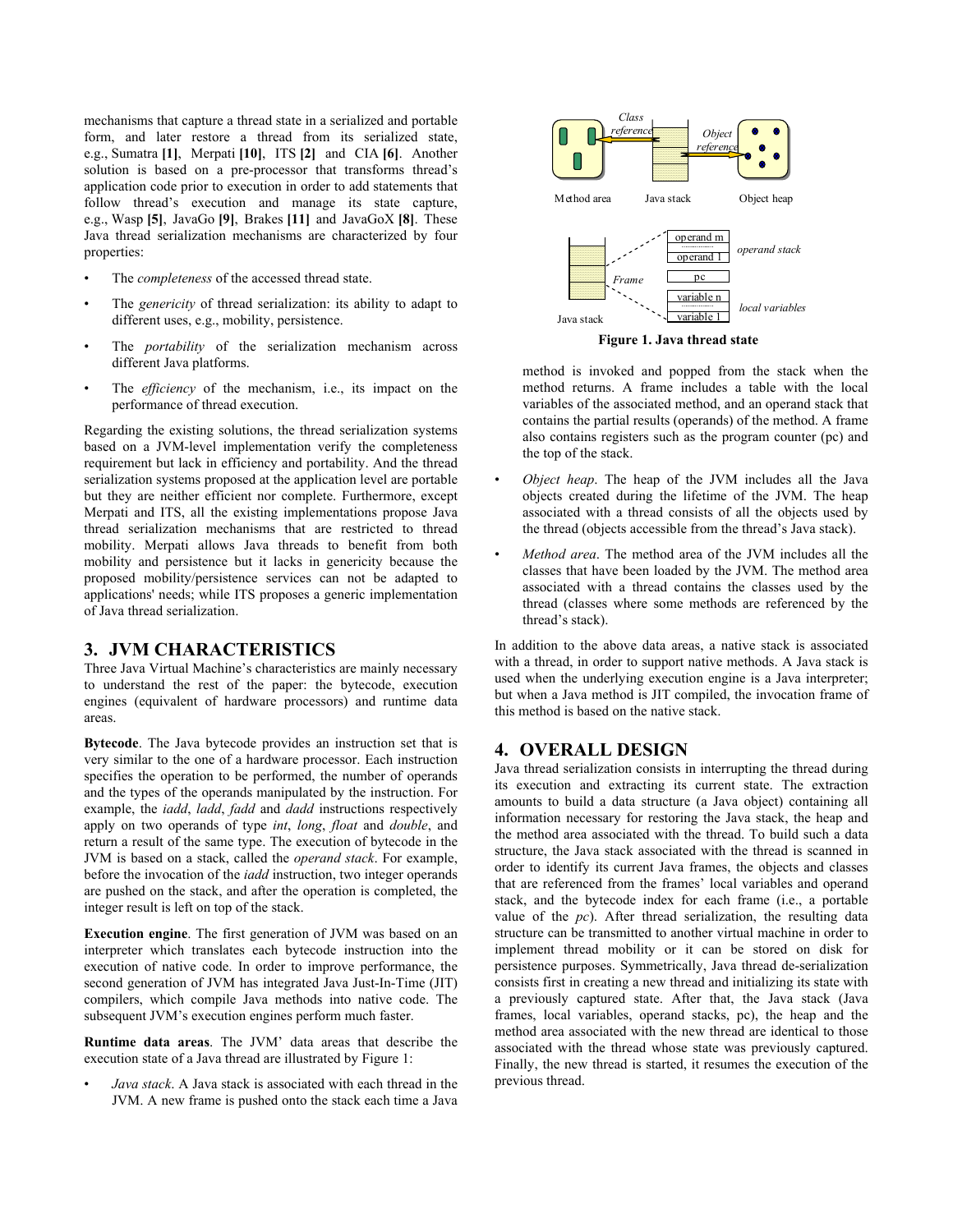#### **4.1 Objectives**

Our first objective was to provide a *generic* Java thread serialization mechanism which allows the programmer to adapt the serialization policy in order to meet applications' needs. Therefore, various high level services can be built, such as thread mobility or thread persistence. Another objective was to provide a *complete* thread serialization mechanism that takes into account the complete state of a Java thread. On the other hand, one of the first criticisms addressed to Java was its poor performance; therefore, an important effort was made by Java/JVM designers in terms of execution optimization which led to today's efficient JVM. Consequently, for a new Java facility to be widely accepted, it must not degrade the performance of the applications which use it. Therefore, one of our main objectives has been to provide a thread serialization mechanism that *does not impose any overhead* on the execution of serialized threads. Finally, regarding the portability of the thread serialization mechanism, this property is, from our point of view, not the main issue. Our approach was to give ourselves the opportunity to propose a complete and efficient Java thread serialization system that would be widely used and could become a standard Java feature in future JVM implementations (as for RMI).

#### **4.2 Main issues and design choices**

**Genericity**. We propose a generic design of Java thread serialization thanks to which we are able to build several higher level services such as thread mobility and thread persistence. Indeed, the implementation of our thread mobility and thread persistence mechanisms is a combination of our Java thread serialization to standard Java mechanisms such as object serialization and dynamic class loading.

**Completeness**. The state of Java threads is not entirely accessible by Java programs. For facing this problem, we extended the JVM in order to be able, on the one hand, to externalize the state of Java threads (for thread serialization), and on the other hand, to initialize a thread with a particular state (for thread deserialization).

**Portability of thread state**. Unlike the heap and the method area that consist of information portable on heterogeneous architectures (thanks to Java object serialization and bytecode definition), the Java stack is implemented in most JVMs a as native data structure (C structure). The representation of the information contained in the Java stack depends on the underlying architecture. The thread serialization mechanism must translate this non portable data structure (C structure) to a portable data structure (Java object), and thread de-serialization must perform the symmetric process. Translating the Java stack into a portable data structure consists more precisely in translating the native values of local variables and partial results into Java values. This translation requires the knowledge of the types of the values. But the Java stack does not provide any information about the types of the values it contains: a four bytes word may represent a Java reference as well as an *int* value or a *float* value. Therefore, the main issue here is to infer the types of the data stored in the Java stack.

The only place where these types are known is the bytecode of the methods that push the data on the stack. As explained in section 3, a bytecode instruction which pushes a value on a Java stack is typed and determines the type of this value. The simplest solution is thus to modify the Java interpreter in such a way that each time a bytecode instruction pushes a value on the stack, the type of this value is determined and stored "somewhere" (i.e., a type stack associated with the thread). But the drawback of this solution is that it introduces an important performance overhead on thread execution, since additional computation has to be performed in parallel with bytecode interpretation. In order to avoid any overhead, type inference must not be performed during thread execution but only at thread serialization time. We propose a solution in which the bytecode executed by the thread is analyzed with one pass, at thread serialization time. With this analysis, the type of the stacked data is retrieved and used to build the portable data structure that represents the thread's Java stack. Thus, the Java interpreter is kept unchanged and no performance overhead is incurred on the serialized thread. This approach is called CTS (Capture time-based Thread Serialization); it is detailed in section 5.

**Efficiency**. In order to design Java thread serialization in such a way that it avoids any performance overhead, we followed two principles: (i) No additional computation is performed in parallel with bytecode interpretation, and (ii) Thread serialization is compatible with today's Java JIT compilation techniques. First, that means that everything is done at serialization time: by using a type inference technique applied at thread serialization time, as described in section 5. Moreover, regarding JIT-compatibility, the problem is to be able to perform thread serialization even if the thread's Java stack does not really reflect the current execution state of the thread. This is the case when some Java methods currently executed by the thread are JIT compiled (i.e., their execution is based on the threads' native stack and not on the Java stack). In order to face this problem, we propose to use a dynamic de-optimization technique as described in section 6.

# **5. TYPE INFERENCE**

The type inference mechanism aims at building a *type stack* that reflects the types of the values (local variables and operands) contained in the thread's Java stack. Like the Java stack, the type stack consists of a succession of frames which we call *type frames*. A *type frame* on a type stack is associated with each Java frame on the Java stack. A type frame contains two main data structures: a table that describes the types of the local variables of the associated method and an operand type stack that gives the types of the partial results of the method. A thread's type stack is built as follows. At serialization time, for each frame on the thread's Java stack, the bytecode of the associated method is parsed from the beginning to the exit point of the method (pointed to by the Java frame's *pc* and representing the last instruction executed in the method). Following this code path, the parsed bytecode instructions are analyzed and the types of the values they manipulate are inferred and stored in the type frame, either as local variable types or as operand types.

The main problem when inferring the types occurs when several paths exist between the beginning of the method's code and the method's exit point; especially when different code paths may assume different types for a same item on the Java stack (local variable or operand). In this case, which path should be followed for type inference? Let us illustrate this problem through an example of a Java program represented by a Java source code, its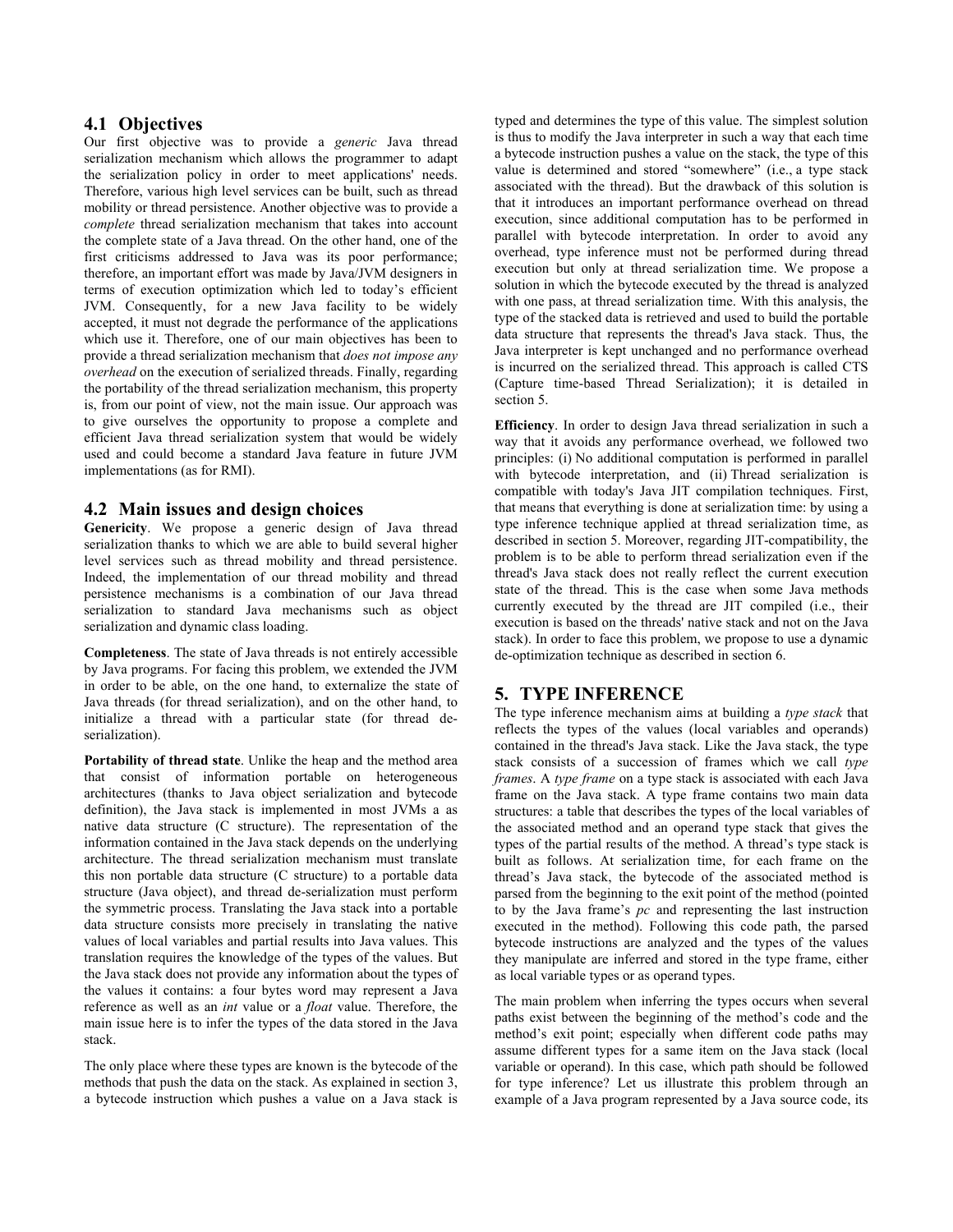

equivalent bytecode and the associated execution flow graph (see Figure 2). In this program, the local variables *i* and *j* are declared in *block 1* and represent values of type *int*, and the local variable *k* represents a value of type *int* in *block 2* and of type *float* in *block 3*. This variable is implemented by the same entry in the local variable table of the Java frame (a variable at index 2, manipulated at lines 7 and 12 in the bytecode). How are the types of the local variables of the method *m* determined? When serializing the thread executing the method *m*, four cases are possible:

- 1. The exit point (*pc* value) is in *block 1*. Thus, there is only one path from the beginning of the code to the exit point. The analysis of this path permits to determine that the local variable *i* is an *int* value thanks to the method signature, and the local variable *j* is an *int* value thanks to the instruction *istore 1* at line 1 in the bytecode.
- 2. If the exit point is in *block 2*, the only one path reaching that point is *block 1*-*block 2*. When analyzing this path, the variables *i* and *j* are recognized as being *int* values (as in the  $1<sup>st</sup>$  case) and the *int* type of the variable *k* is determined thanks to the instruction *istore\_2* at line 7 of the bytecode.
- 3. In case the exit point is in *block 3*, there is only one path reaching that point: *block 1*-*block 3*. This case is similar to the second one; the only one difference is that path analysis recognizes the variable *k* as being a *float* value thanks to the instruction *fstore\_2* at line 12 of the bytecode.
- 4. Finally, if the exit point is in *block 4*, then two paths exist: either *block 1*-*block 2*-*block 4* or *block 1*-*block 3*-*block 4*. In this case, which code path should be followed for type inference?

Our solution to this problem is based on two correctness properties of the Java bytecode [4]:

#### **Correctness properties:**

At any given point in the program, no matter what code path is taken to reach that point:

**P1:** The operand stacks built by following each code path contain the same types.

**P2:** The local variables built by following each code path are of the same types or are unused if the types differ.

As a consequence of the P2 correctness property, following both paths *block 1-block 2-block 4* or *block 1-block 3-block 4*, variable *k* is no more used and its type is undefined. And according to the P1 correctness property, an operand built following two different code paths has the same type. Thus, any of the possible code paths can be used for type inference. Thus, our algorithm determines the types of the values on a thread's Java stack in one pass of the bytecode. This algorithm amounts to: (i) determining, for the code of each method currently executed by the thread, any code path starting from the beginning of the method's code and reaching the method's exit point (*pc* value), and (ii) inferring the types of the manipulated values from the bytecode instructions contained in this path. Finally, the type inference algorithm builds a type stack that reflects the types of the values on the thread's Java stack. The resulting type information is then used to capture the thread's Java stack in a portable form.

## **6. DYNAMIC DE-OPTIMIZATION**

The type inference technique described in the previous section requires access to the thread's Java stack. But the Java stack may sometimes not reflect the current execution state of the thread. Indeed, with Java JIT compilation, the execution of JIT compiled methods is no longer based on the thread's Java stack but on the native stack. Thus, the issue is to permit thread serialization even in the presence of JIT compilation. That was one of our main objectives: not to trade Java applications performance for the implementation of thread serialization.